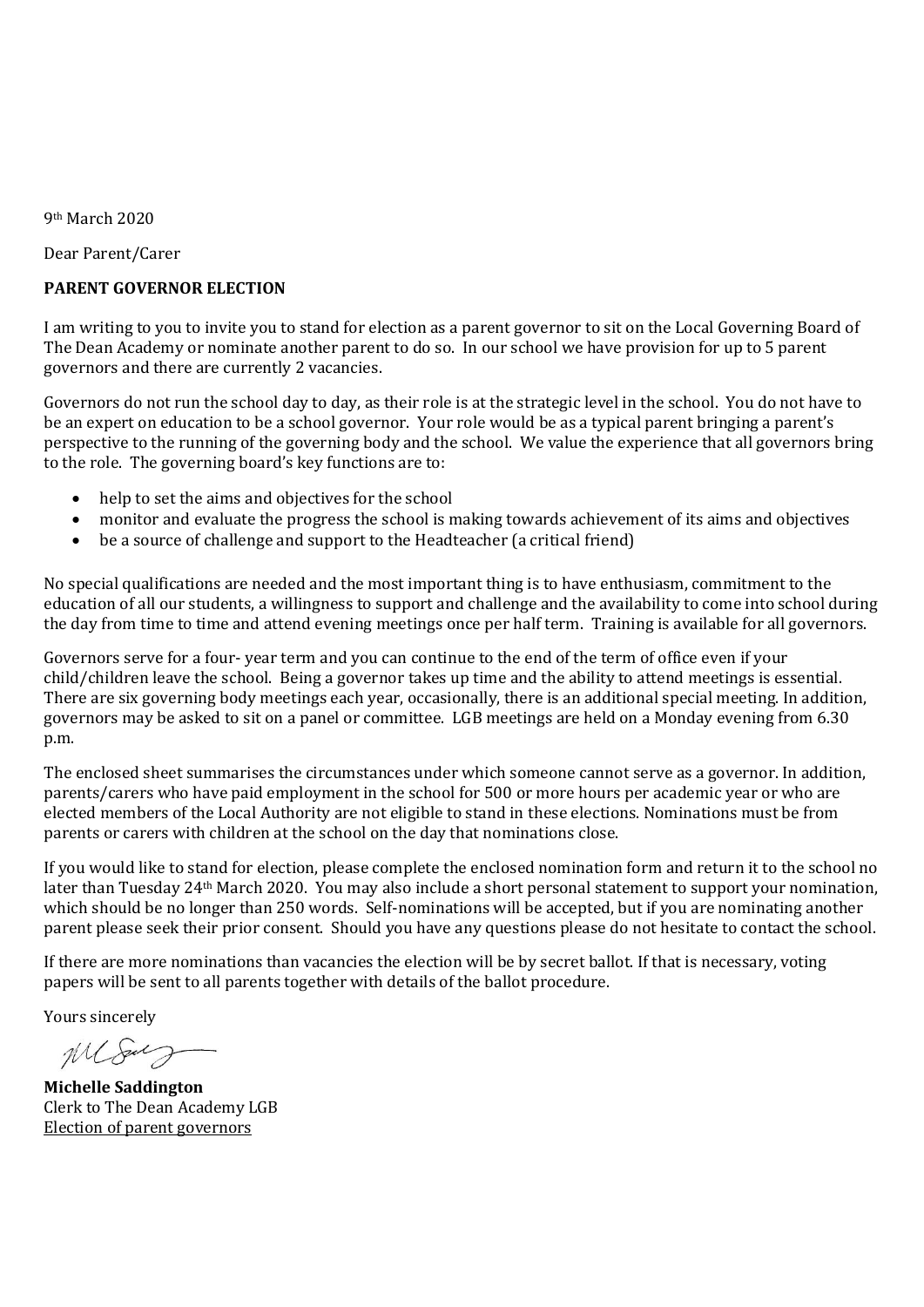Please enter IN BLOCK LETTERS the name and address of the person being nominated for election:

Name: \_\_\_\_\_\_\_\_\_\_\_\_\_\_\_\_\_\_\_\_\_\_\_\_\_\_\_\_\_\_\_\_\_\_\_\_\_\_\_\_\_\_\_\_\_\_\_\_\_\_\_\_\_\_\_\_\_\_\_\_\_\_\_\_\_\_\_ Address: \_\_\_\_\_\_\_\_\_\_\_\_\_\_\_\_\_\_\_\_\_\_\_\_\_\_\_\_\_\_\_\_\_\_\_\_\_\_\_\_\_\_\_\_\_\_\_\_\_\_\_\_\_\_\_\_\_\_\_\_\_\_\_\_\_\_\_\_\_\_\_\_\_ Signature of person nominated:  $\overline{a}$ Signature of proposer (if different to nominee): \_\_\_\_\_\_\_\_\_\_\_\_\_\_\_\_\_\_\_\_\_\_\_\_\_\_\_\_\_\_\_\_\_\_\_\_ Name and address in BLOCK letters of proposer (if different to nominee): \_\_\_\_\_\_\_\_\_\_\_\_\_\_\_\_\_\_\_\_\_\_\_\_\_\_\_

Personal Statement (maximum 250 words)

I wish to submit my nomination for the election of parent governor

\_\_\_\_\_\_\_\_\_\_\_\_\_\_\_\_\_\_\_\_\_\_\_\_\_\_\_\_\_\_\_\_\_\_\_\_\_\_\_\_\_\_\_\_\_\_\_\_\_\_\_\_\_\_\_\_\_\_\_\_\_\_\_\_\_\_\_\_\_\_\_\_\_

I confirm (i) that I am willing to stand as a candidate for election as a parent governor and (ii) that I am not disqualified from holding office for any of the reasons set out in the School Governance Regulations.

Signature: ……………………………………………………………………………………………………………………………………………………

Date: ………………………………………………………………………………………………………………………………………………………….

**Completed nomination forms must be returned to the school by Tuesday 24th March 2020.**